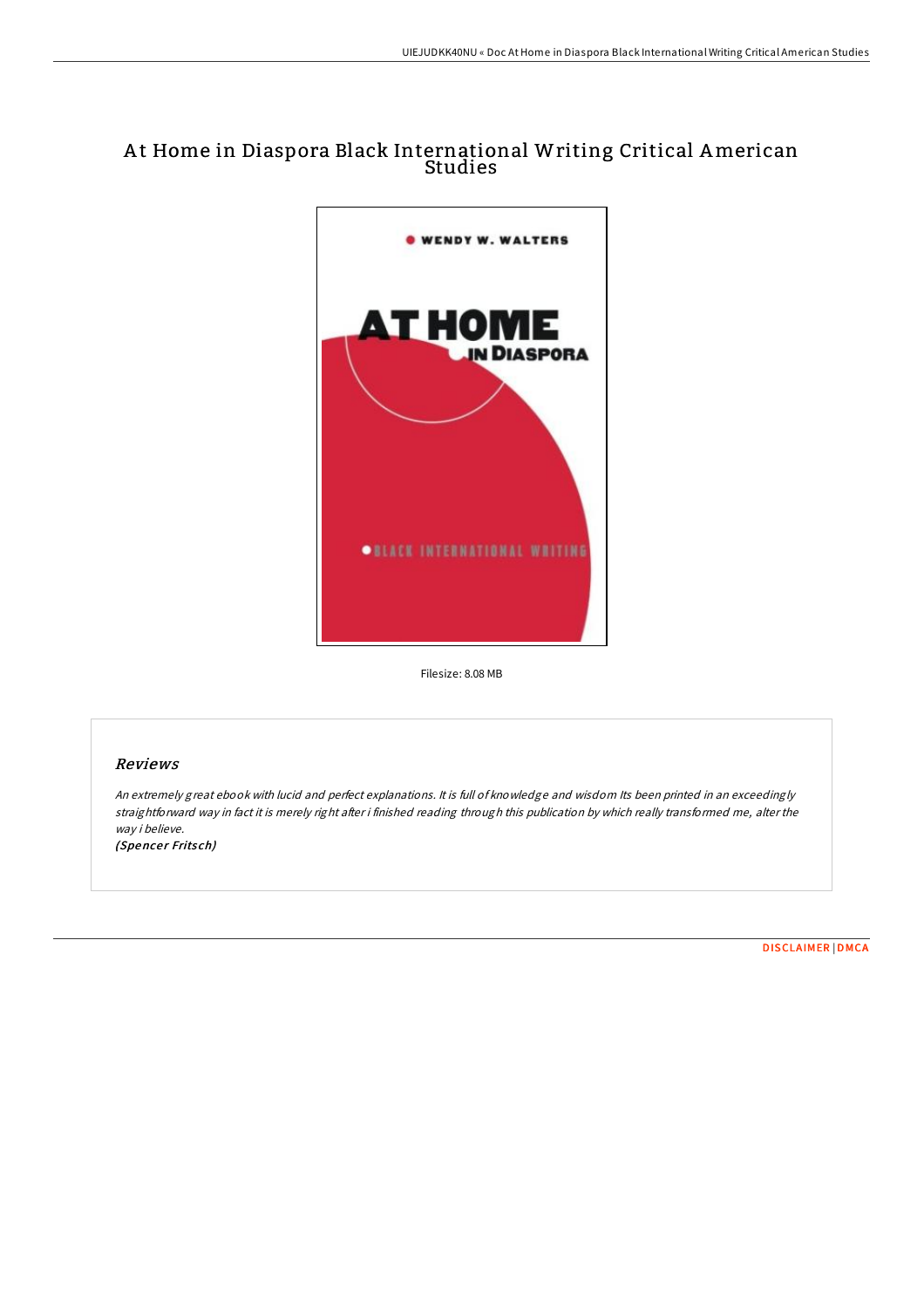#### AT HOME IN DIASPORA BLACK INTERNATIONAL WRITING CRITICAL AMERICAN STUDIES



To read At Home in Diaspora Black International Writing Critical American Studies eBook, please refer to the button below and save the file or have accessibility to other information which are have conjunction with AT HOME IN DIASPORA BLACK INTERNATIONAL WRITING CRITICAL AMERICAN STUDIES ebook.

Univ Of Minnesota Press. Paperback. Condition: New. 206 pages. Dimensions: 8.8in. x 5.9in. x 0.6in.Although he never lived in Harlem, Chester Himes commented that he experienced a sort of pure homesickness while creating the Harlem-set detective novels from his self-imposed exile in Paris. Through writing, Himes constructed an imaginary home informed both by nostalgia for a community he never knew and a critique of the racism he left behind in the United States. Half a century later, Michelle Cliff wrote about her native Jamaica from the United States, articulating a positive Caribbean feminism that at the same time acknowledged Jamaicas homophobia and color prejudice. In At Home in Diaspora, Wendy Walters investigates the work of Himes, Cliff, and three other twentieth-century black international writersCaryl Phillips, Simon Njami, and Richard Wrightwho have lived in and written from countries they do not call home. Unlike other authors in exile, those of the African diaspora are doubly displaced, first by the discrimination they faced at home and again by their life abroad. Throughout, Walters suggests that in the absence of a recoverable land of origin, the idea of diaspora comes to represent a home that is not singular or exclusionary. In this way, writing in exile is much more than a literary performance; it is a profound political act. Wendy W. Walters is assistant professor of literature at Emerson College. This item ships from multiple locations. Your book may arrive from Roseburg,OR, La Vergne,TN. Paperback.

Read At Home in Diaspora Black International Writing [Critical](http://almighty24.tech/at-home-in-diaspora-black-international-writing-.html) American Studies Online D Download PDF At Home in Diaspora Black International Writing [Critical](http://almighty24.tech/at-home-in-diaspora-black-international-writing-.html) American Studies